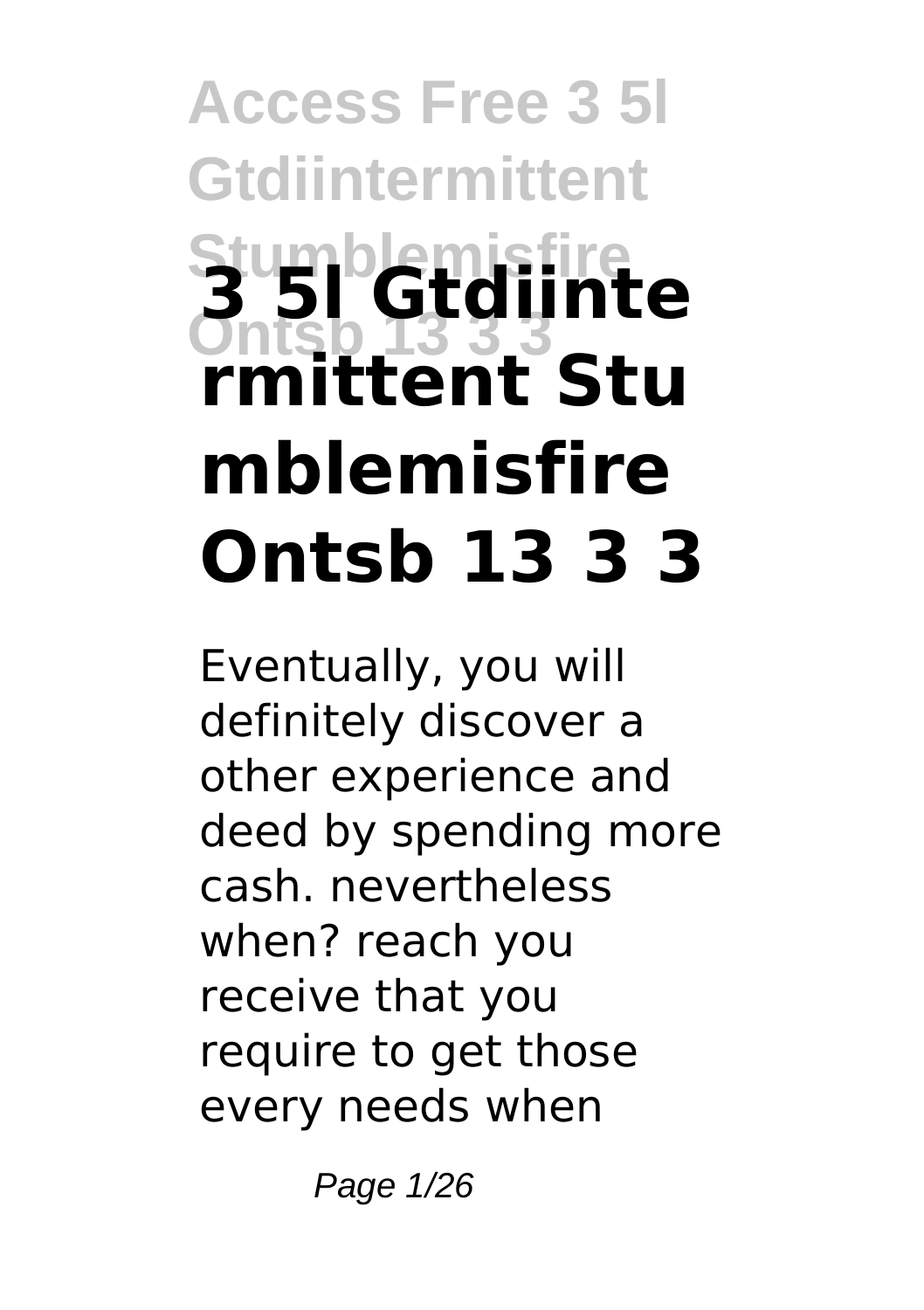**Access Free 3 5l Gtdiintermittent having significantly** cash? Why don't you try to acquire something basic in the beginning? That's something that will lead you to comprehend even more roughly speaking the globe, experience, some places, later history, amusement, and a lot more?

It is your unconditionally own get older to action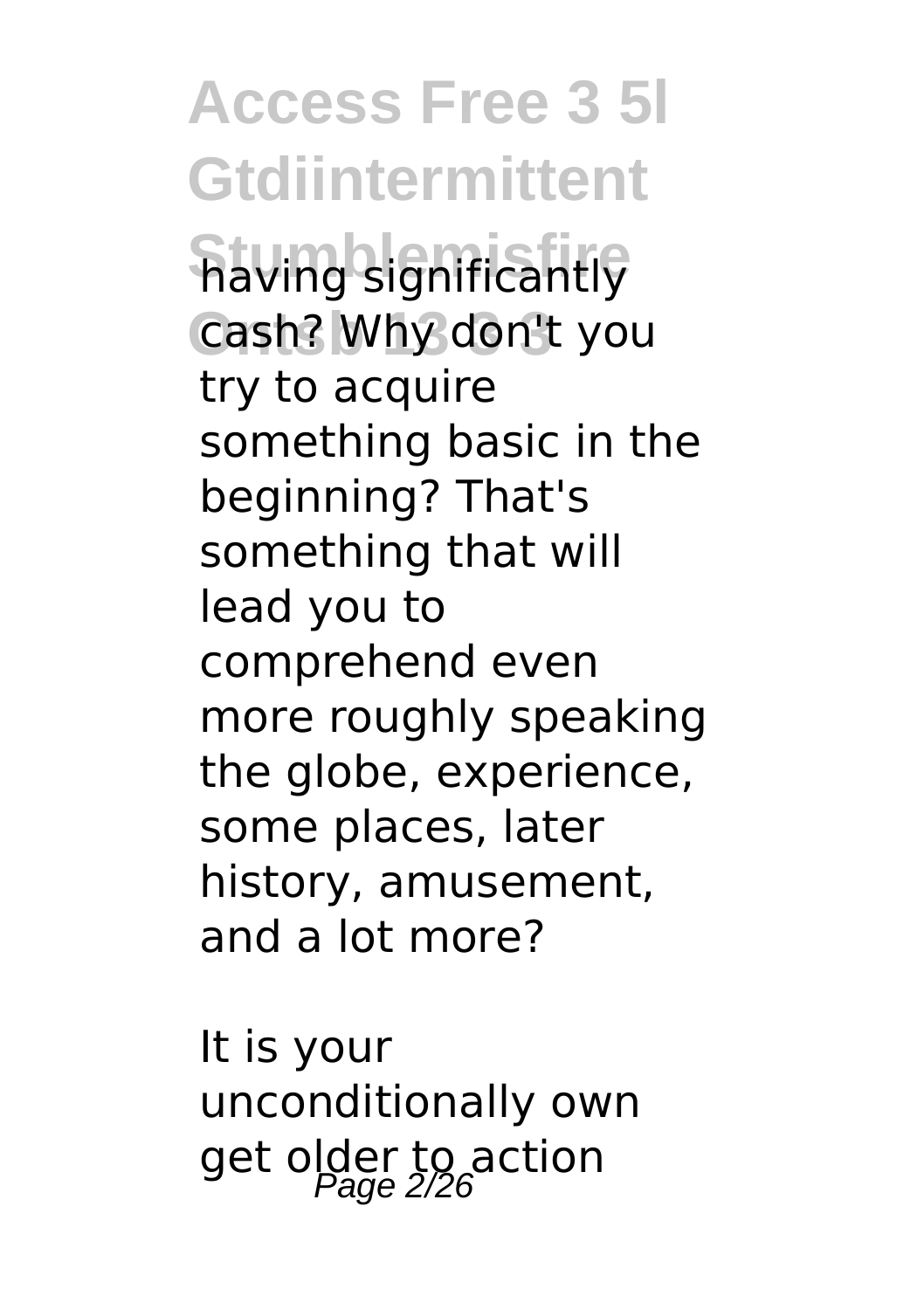**Access Free 3 5l Gtdiintermittent Feviewing habit.** among **Ontsb 13 3 3** guides you could enjoy now is **3 5l gtdiintermittent stumblemisfire ontsb 13 3 3** below.

You can search for a specific title or browse by genre (books in the same genre are gathered together in bookshelves). It's a shame that fiction and non-fiction aren't separated, and you have to open a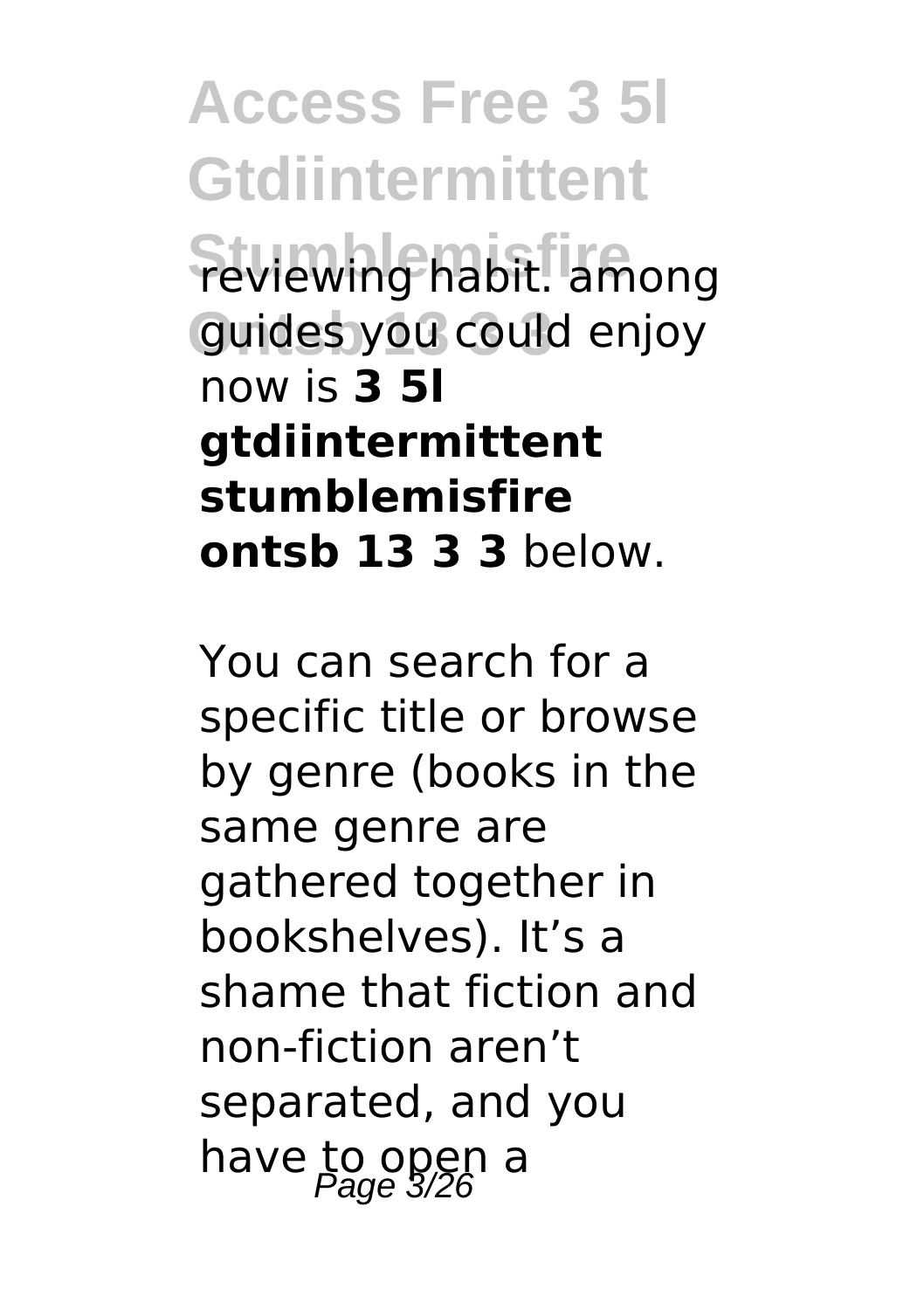**Access Free 3 5l Gtdiintermittent Bookshelf before you** can sort books by country, but those are fairly minor quibbles.

### **3 5l Gtdiintermittent Stumblemisfire Ontsb**

Then Modules Some 2011-2012 F-150 equipped with a 3.5L gasoline turbocharged direct injection (GTDI) d. Then PCM Ecoboost engine may exhibit an intermittent stumble and/or misfire on hard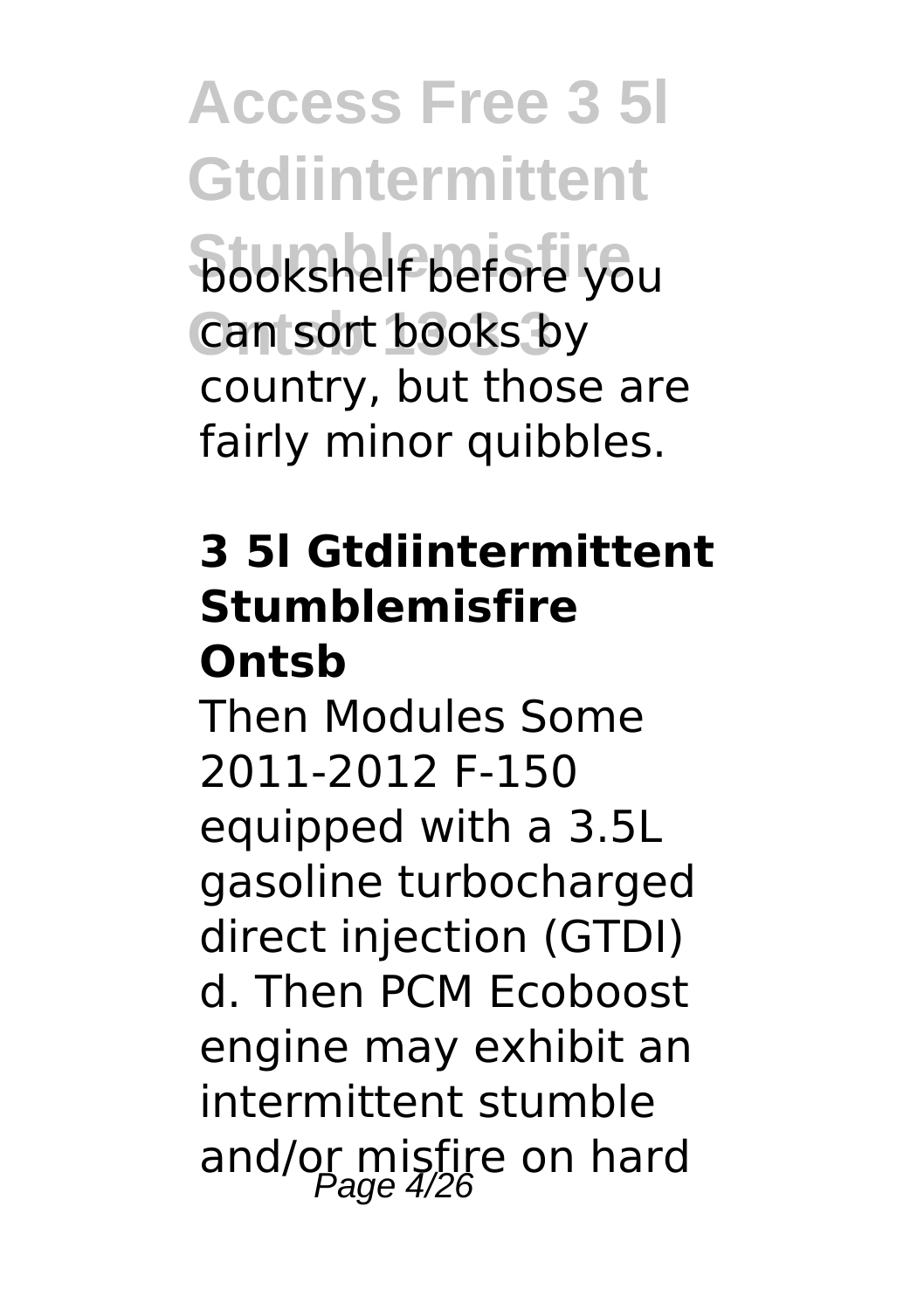**Access Free 3 5l Gtdiintermittent** Stumblem after an e. Next, select the following PIDs: MFF\_LOAD extended drive at highway speeds during high and MFF\_RPM. humidity or damp conditions.

**3.5L GTDI—INTERMITTEN T STUMBLE/MISFIRE ONTSB 13-8-1 ...** turbocharged direct injection (GTDI) Ecoboost Emissions Warranty engine may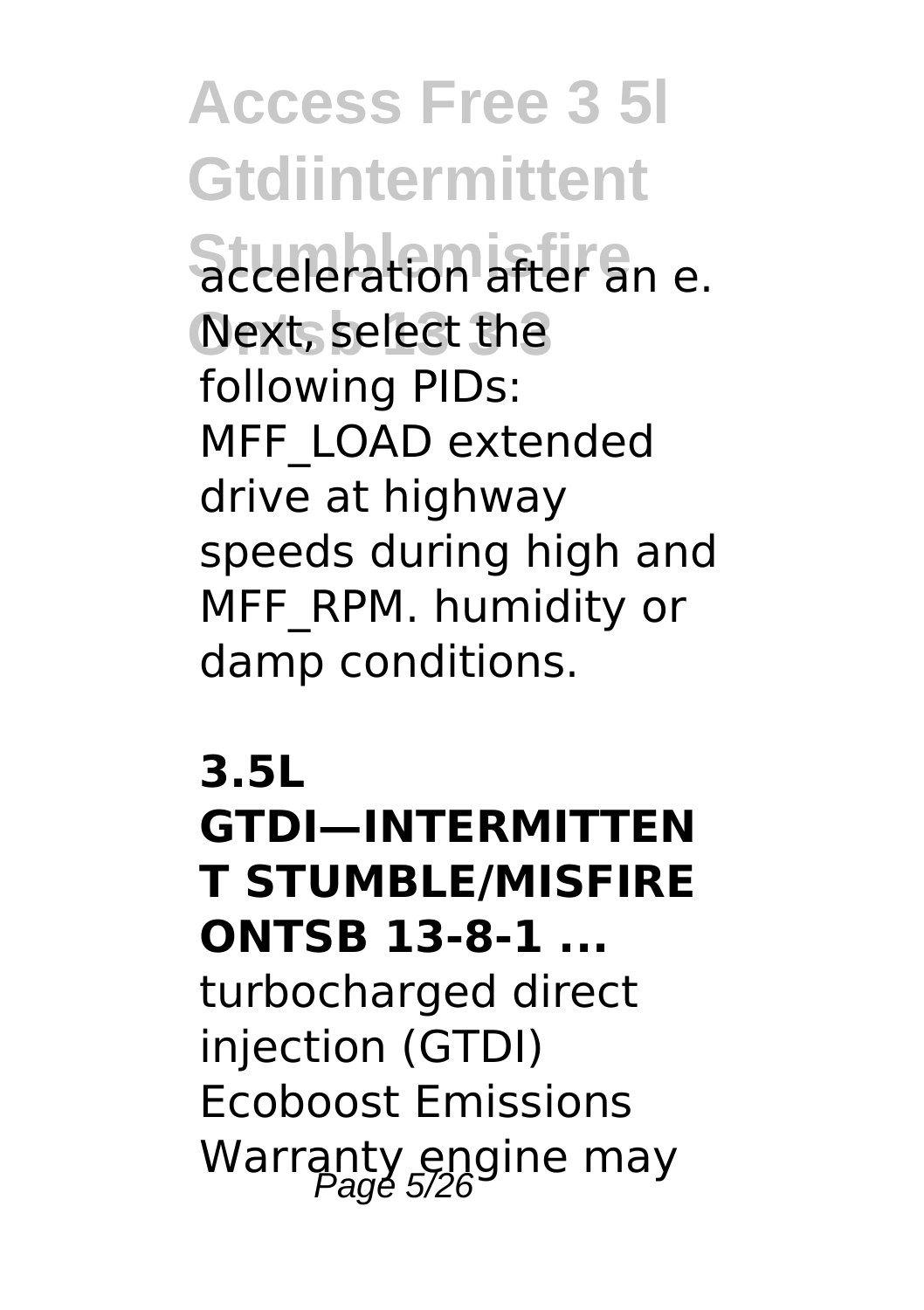**Access Free 3 5l Gtdiintermittent Stumblemisfire** exhibit an intermittent stumble and/or Coverage misfire on hard acceleration after an extended drive Warranty/ESP coverage at highway speeds during high humid or damp limits/policies/prior approvals

# **3.5L GTDI—INTERMITTEN T STUMBLE/MISFIRE ONTSB 12-11-15 ...**  $3.5L$  Page 6/26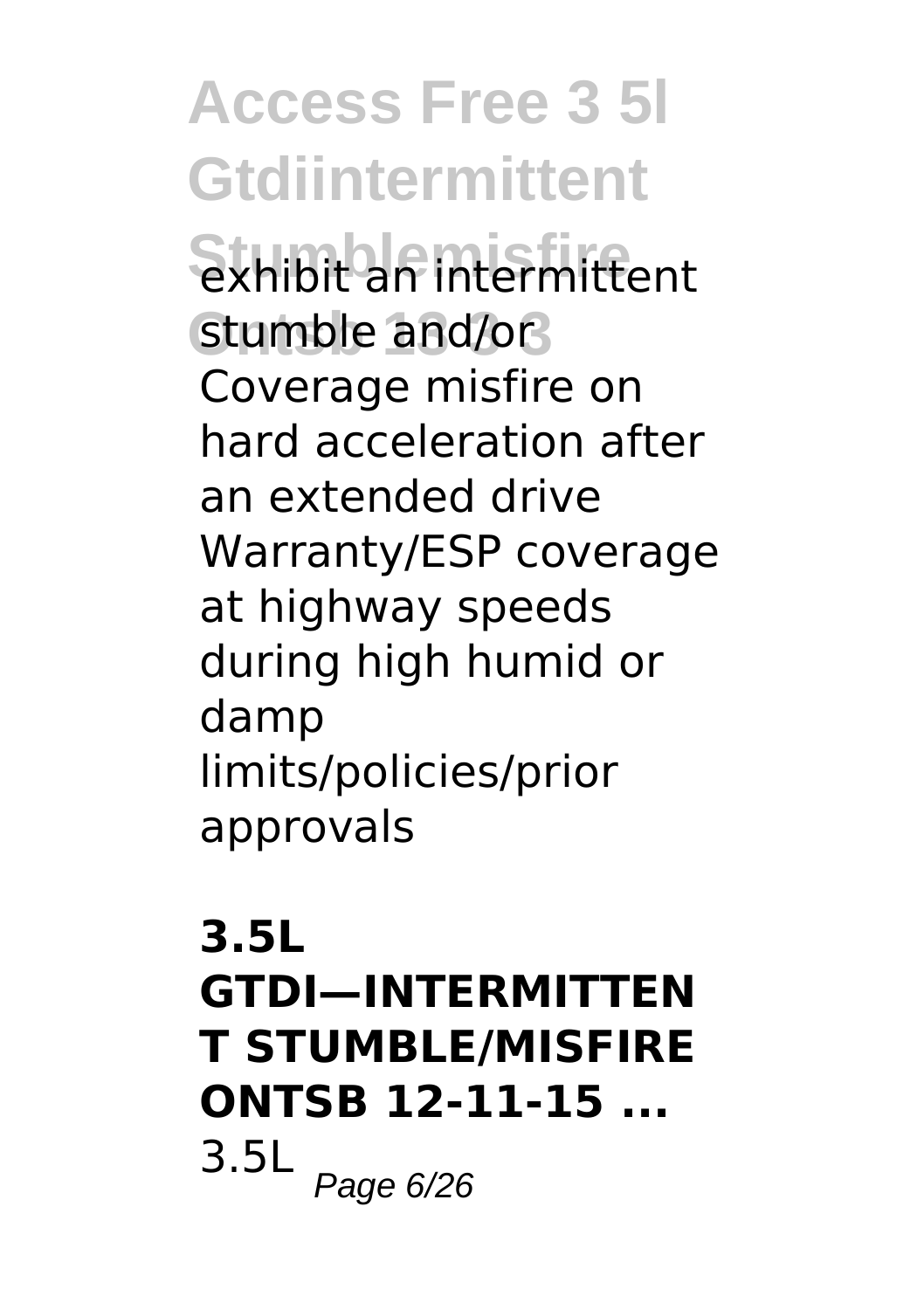**Access Free 3 5l Gtdiintermittent** STDI<sup>I</sup>NTERMITTENT STUMBLE/MISFIRE ONTSB 13-3-3 ACCELERATION FROM HIGHWAY CRUISE IN HUMID OR DAMP CONDITIONS WITH POSSIBLE DTC FORD: 2011-2012 F-150 This article supersedes TSB 12-10-19 to update the c. Then Modules Issue Statement and Service Procedure. d. Then PCM ISSUE e. Next select the following PIDS: MFF\_LOAD Some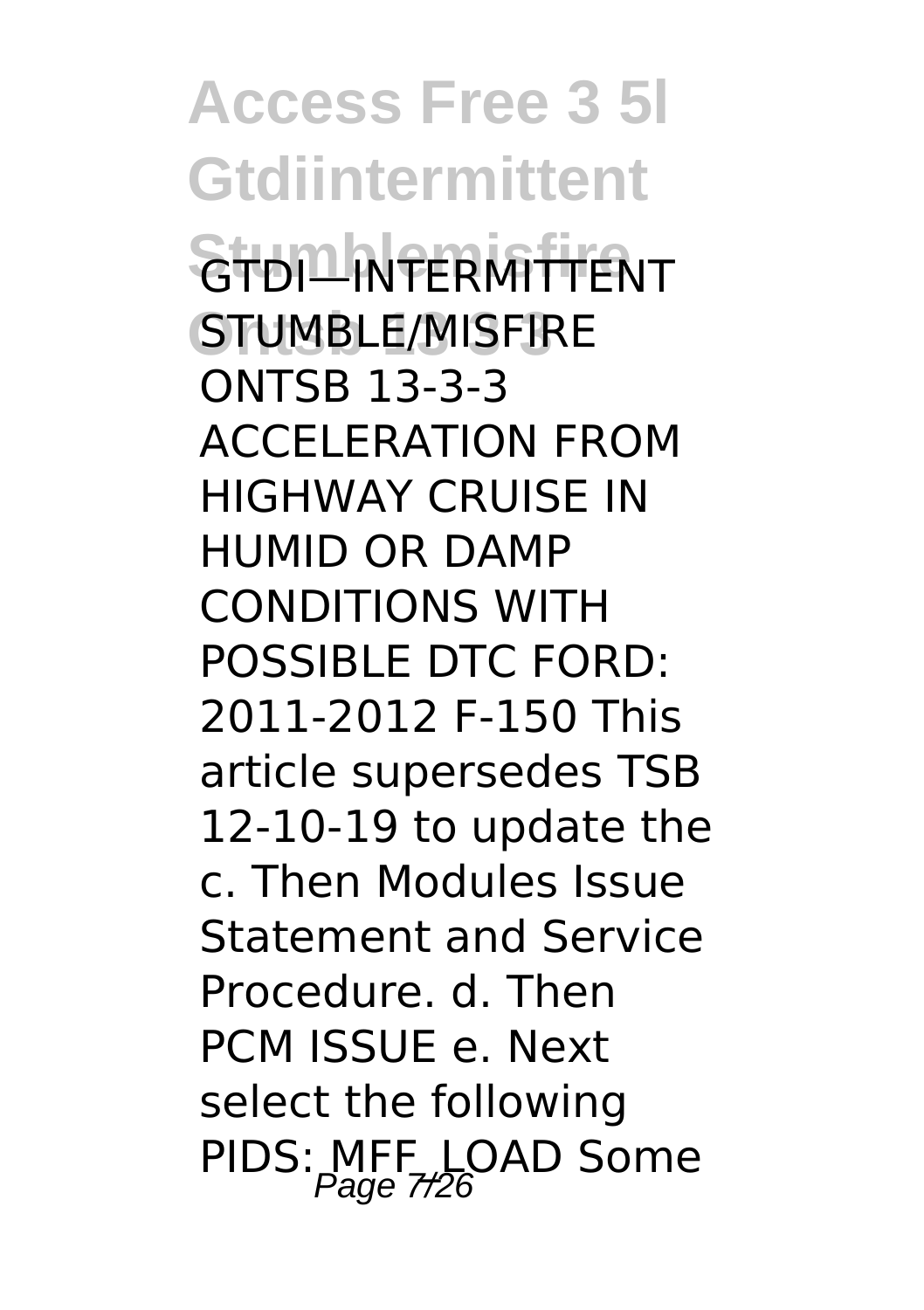**Access Free 3 5l Gtdiintermittent Stumblemisfire** 2011-2012 F-150 ... **Ontsb 13 3 3 3.5L GTDI—INTERMITTEN T STUMBLE/MISFIRE ONTSB 13-3-3 ...** Ford14-0017 Ford TSB 14-0017 Make: Ford Number: 14-0017 Date: 1/27/2014 Title: 3.5L Gtdi - Intermittent Stumble/Misfire On Acceleration From Highway Cruise In Humid Or Damp Conditions - Built On Or Before 12/16/2013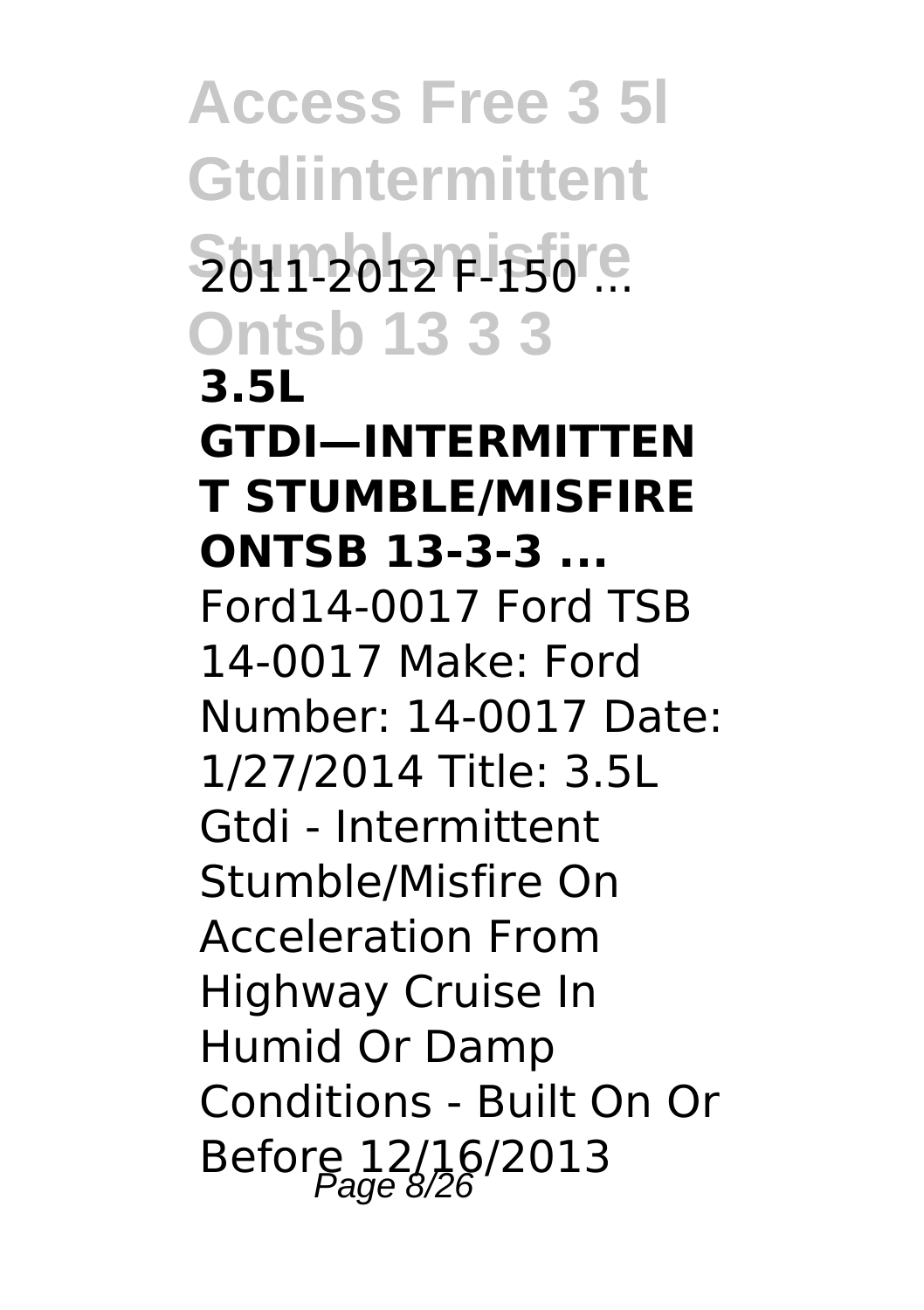**Access Free 3 5l Gtdiintermittent Stumblemisfire**

### **Ontsb 13 3 3 14-0017 Ford Technical Service Bulletin**

Some 2013-2014 F-150 vehicles equipped with a 3.5L gasoline turbocharged direct injection (GTDI) Ecoboost engine, and built on or before 12/16/2013 may exhibit an intermittent stumble and/or misfire on hard acceleration after extended operation at highway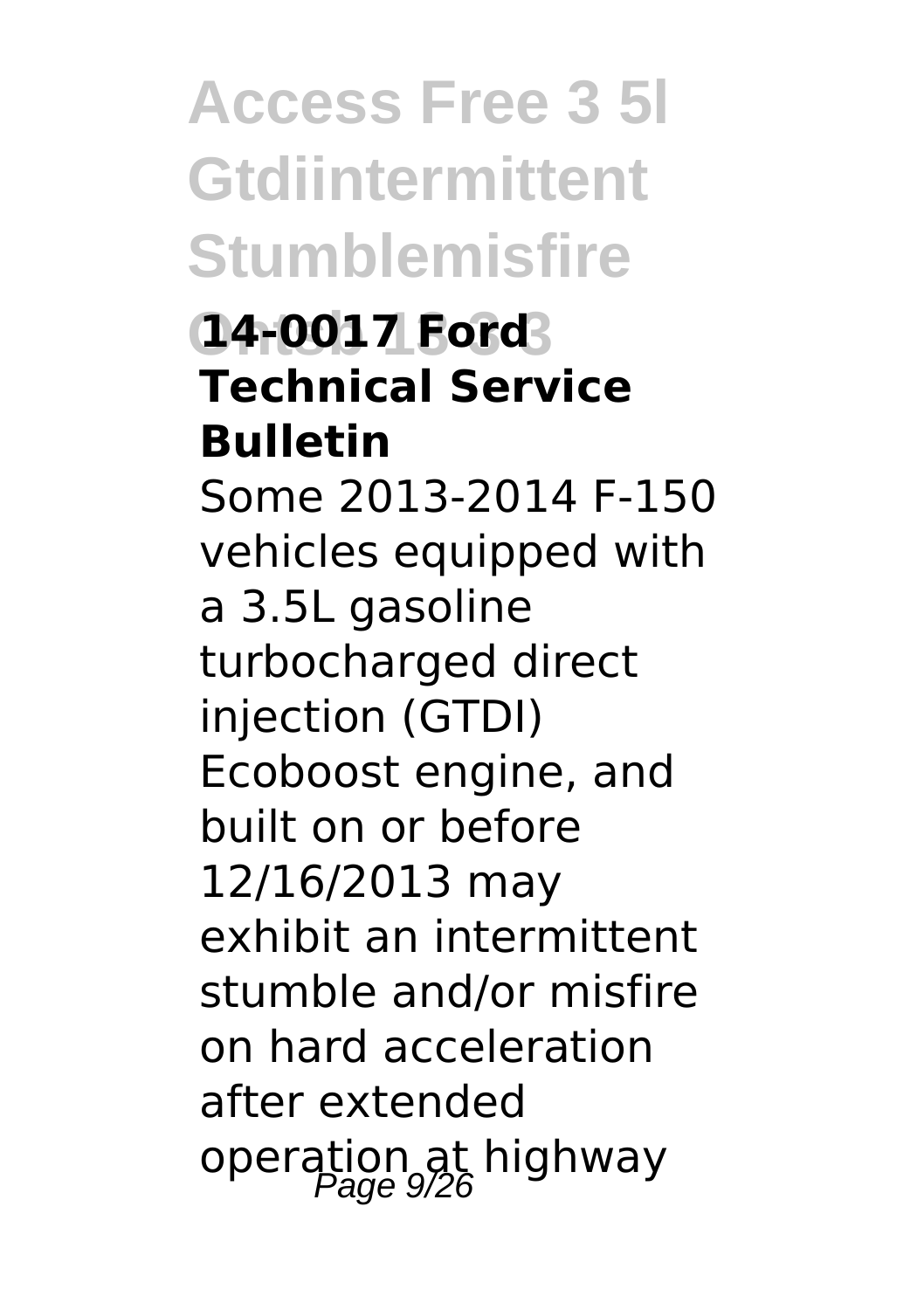**Access Free 3 5l Gtdiintermittent Speeds during high** humidity or damp conditions.

### **Intermittent Stumble and/or Misfire on Hard Acceleration ...** Some 2011-2012 F-150 equipped with a 3.5L gasoline turbocharged direct injection (GTDI) Ecoboost engine may exhibit an intermittent stumble and/or misfire on hard acceleration after an extended drive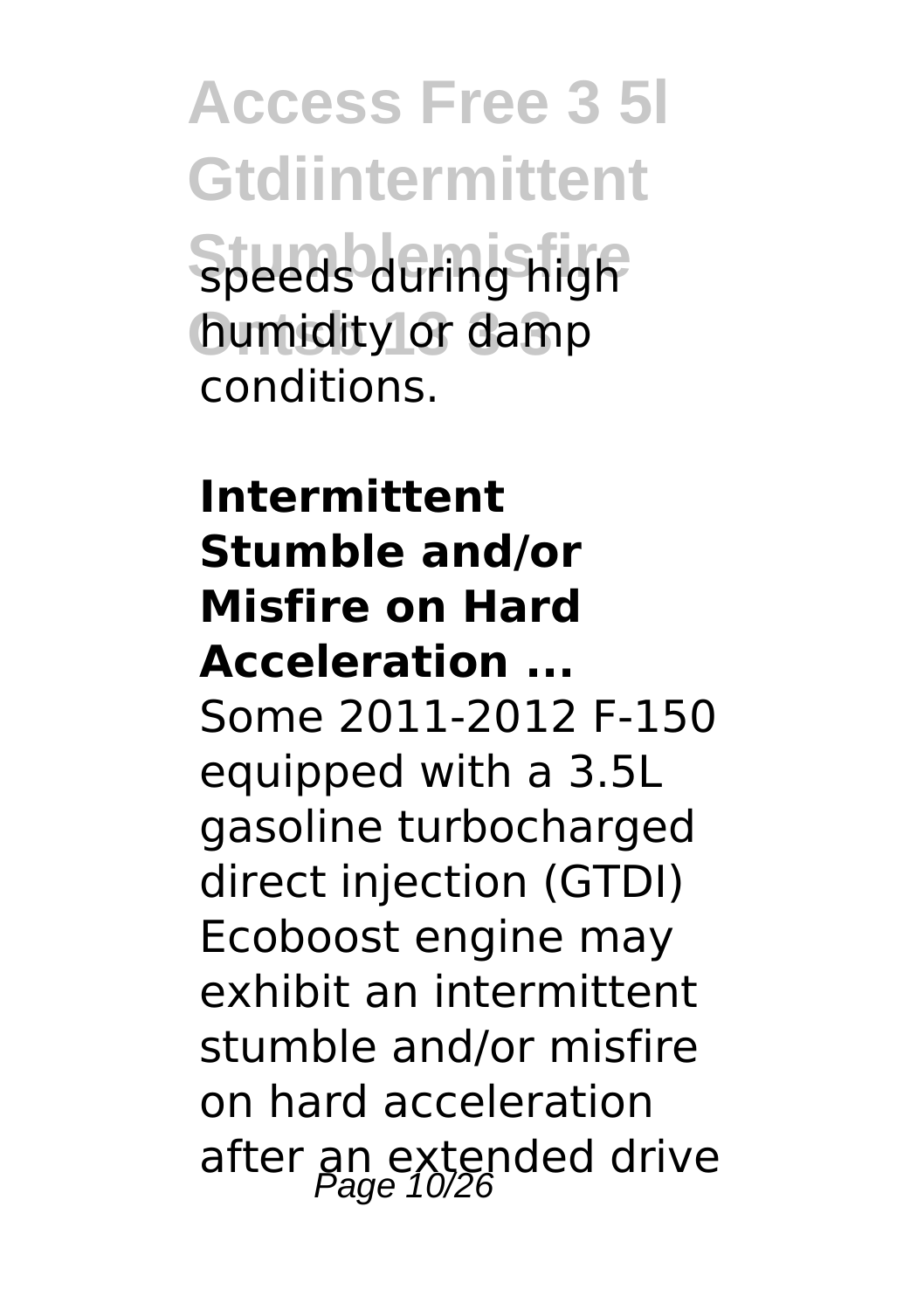**Access Free 3 5l Gtdiintermittent St highway speeds** during high humidity or damp conditions. This may result in either a steady or flashing malfunction indicator lamp (MIL).

**Intermittent Stumble and/or Misfire on Hard Acceleration ...** Ford13-8-1 Ford TSB 13-8-1 Make: Ford Number: 13-8-1 Date: 8/5/2013 Title: 3.5L Gtdi - Intermittent<br>Page 11/26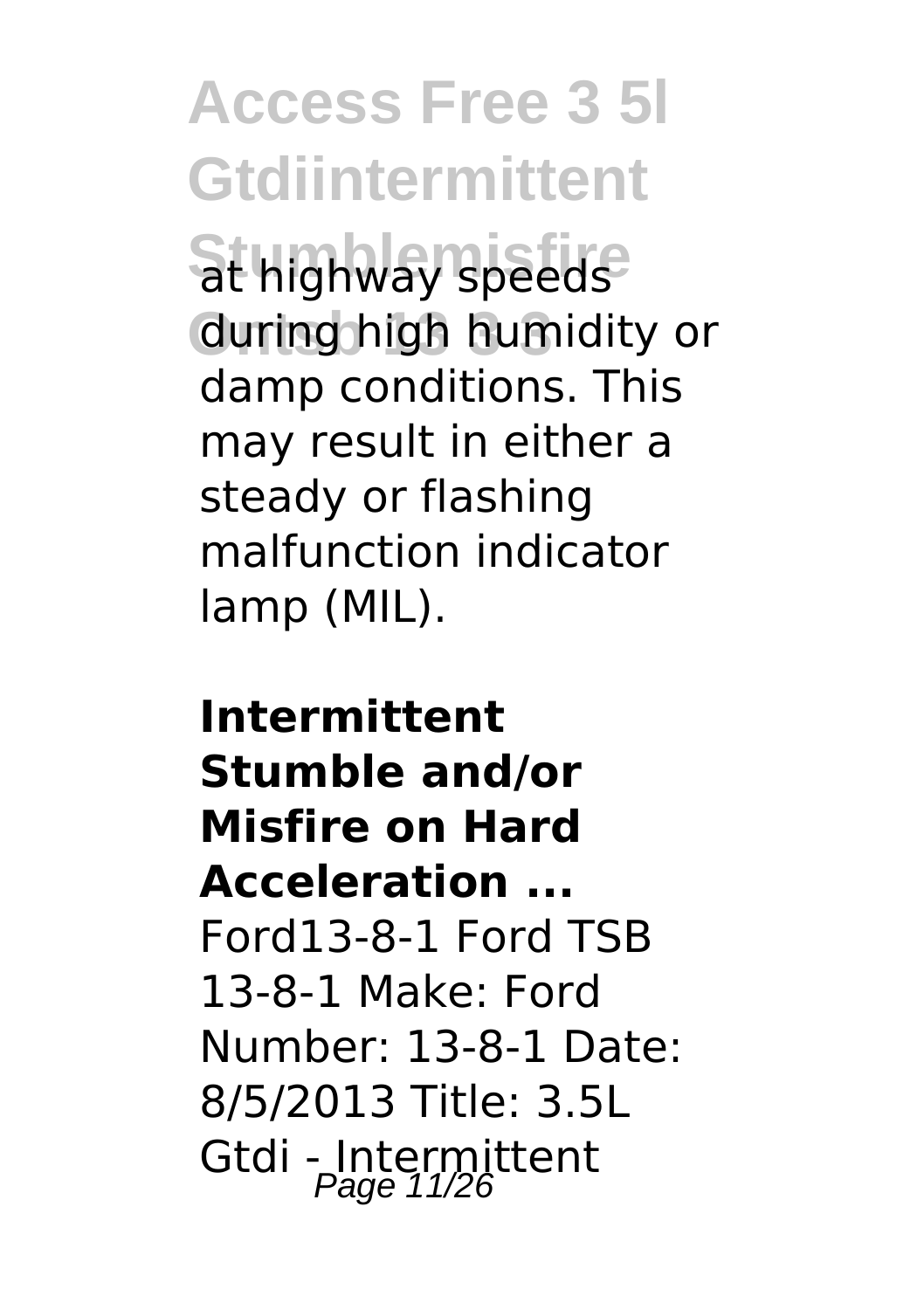**Access Free 3 5l Gtdiintermittent** Stumble/Misfire On Acceleration From Highway Cruise In Humid Or Damp Conditions With Possible DTC P0304, P0305, P0306, Or P0430

#### **13-8-1 Ford Technical Service Bulletin**

Some 2011-2012 F-150 vehicles equipped with a 3.5L gasoline turbocharged direct injection (GTDI)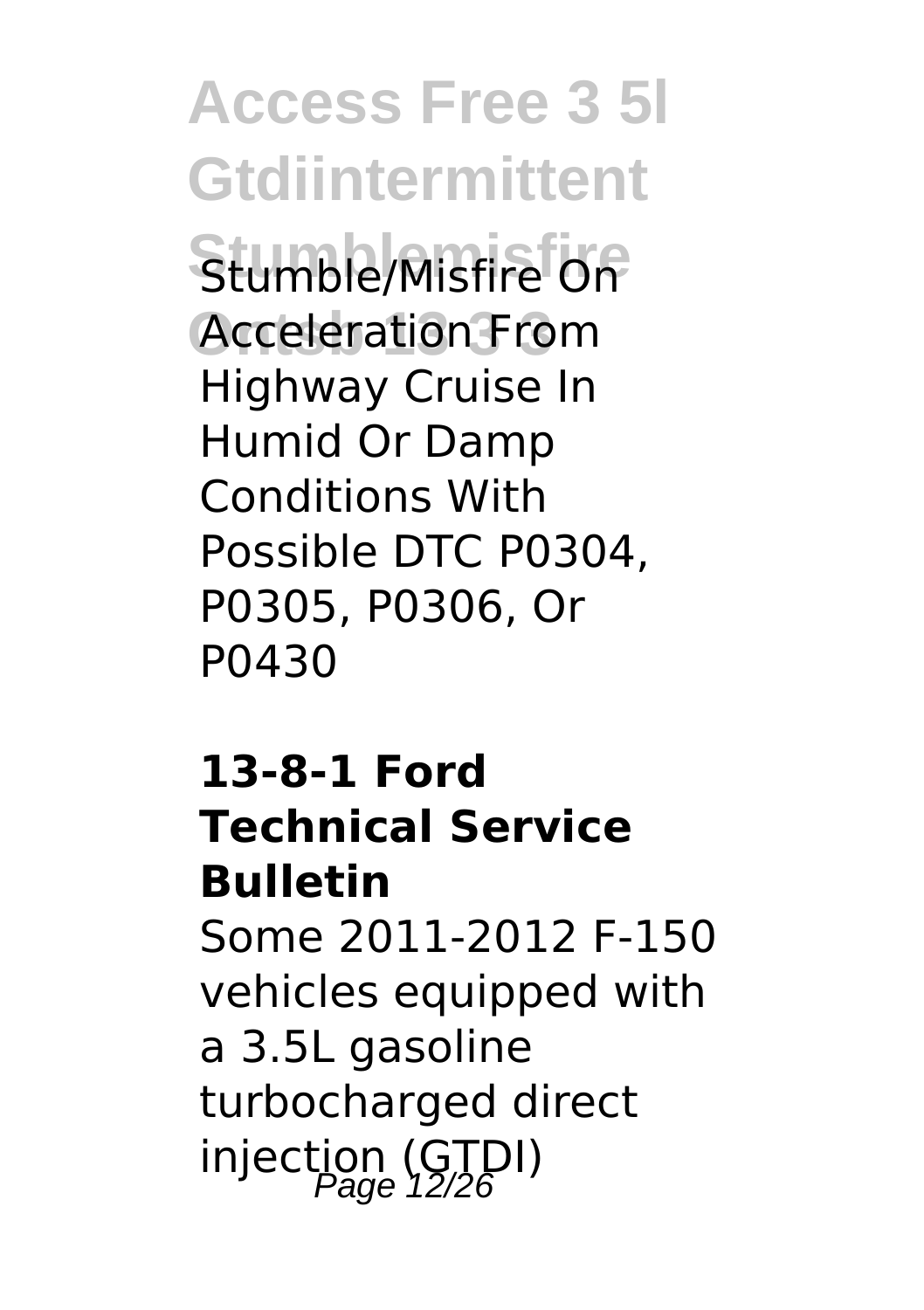**Access Free 3 5l Gtdiintermittent** EcoBoost engine may **Ontsb 13 3 3** exhibit an intermittent engine surge during moderate to light loads at cruise, stumble and/or misfire on hard acceleration after an extended drive at highway speeds during high humid or damp conditions.

# **TSB went out yesterday** 2011-2012 F-150, 3.5L GTDI - Intermittent Stumble/Misfire On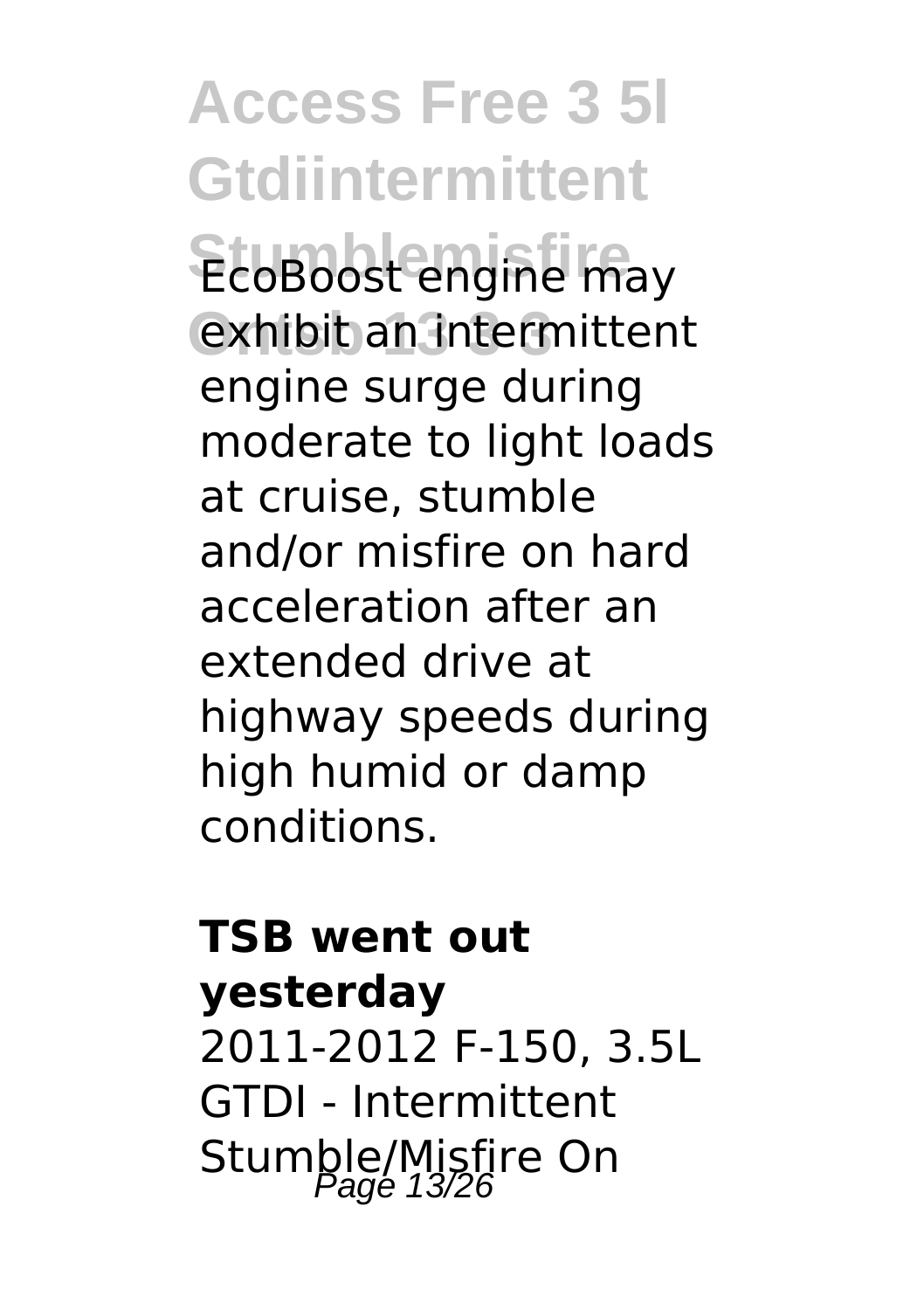**Access Free 3 5l Gtdiintermittent Acceleration Frome Ontsb 13 3 3** Highway Cruise In Humid Or Damp Conditions, Possible P0304,P0305,P0306,or P0430 Attachments: Last edit: 28 Jan 2018 10:44 by Tyler .

### **[FIXED] 2011 f-150 3.5l GTDI misfire under load ...** 3.5L GTDI - INTERMITTENT STUMBLE/MISFIRE ON ACCELERATION FROM HIGHWAY CRUISE IN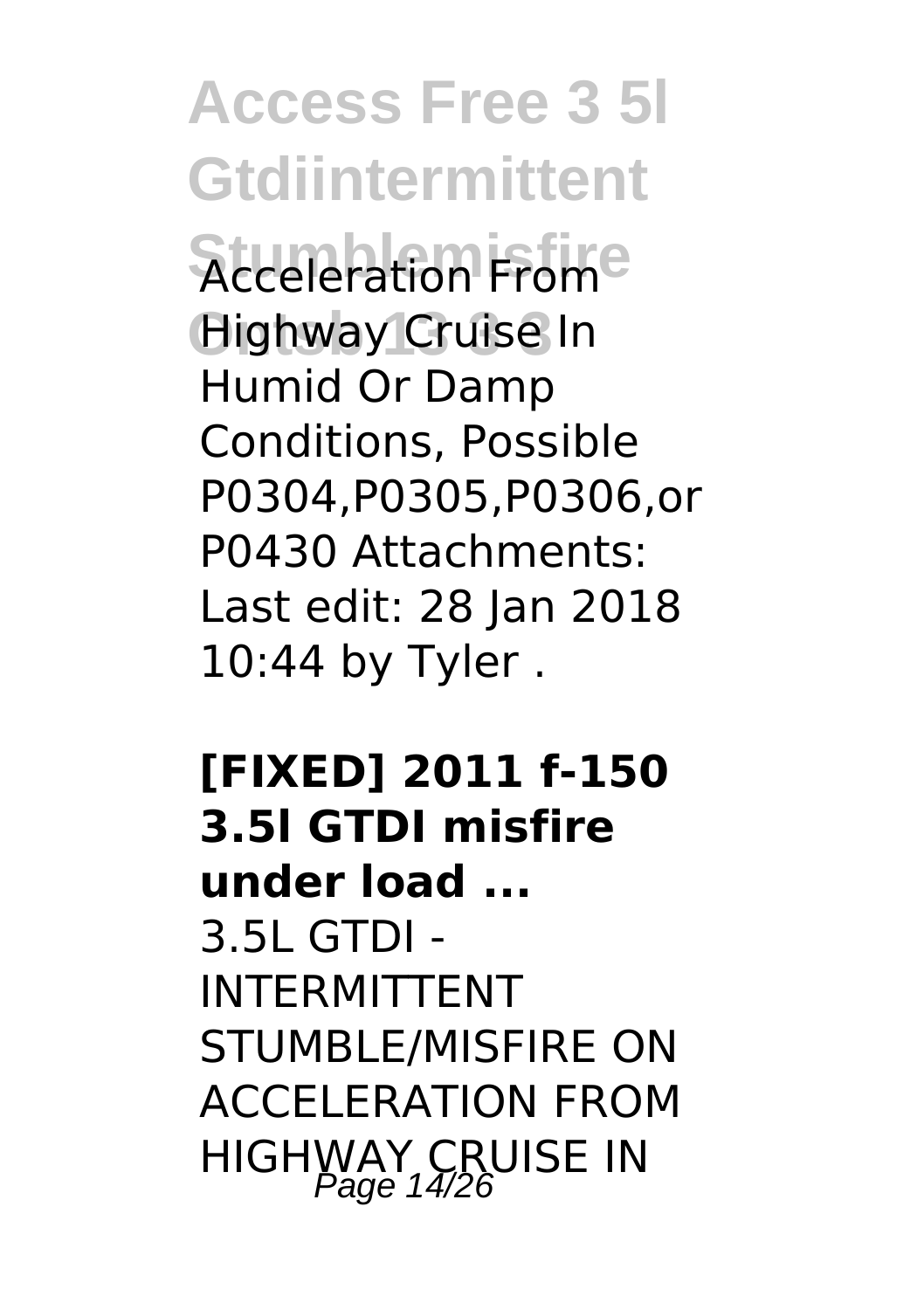**Access Free 3 5l Gtdiintermittent FIUMID OR DAMPTE CONDITIONS - BUILT** ON OR BEFORE 12/16/2013 TSB 14-0017 NOTE: The information contained in Technical Service Bulletins is intended for use by trained, professional technicians with the knowledge, tools, and equipment to do the job properly and safely.

# **FROM HIGHWAY CRUISE IN HUMID OR**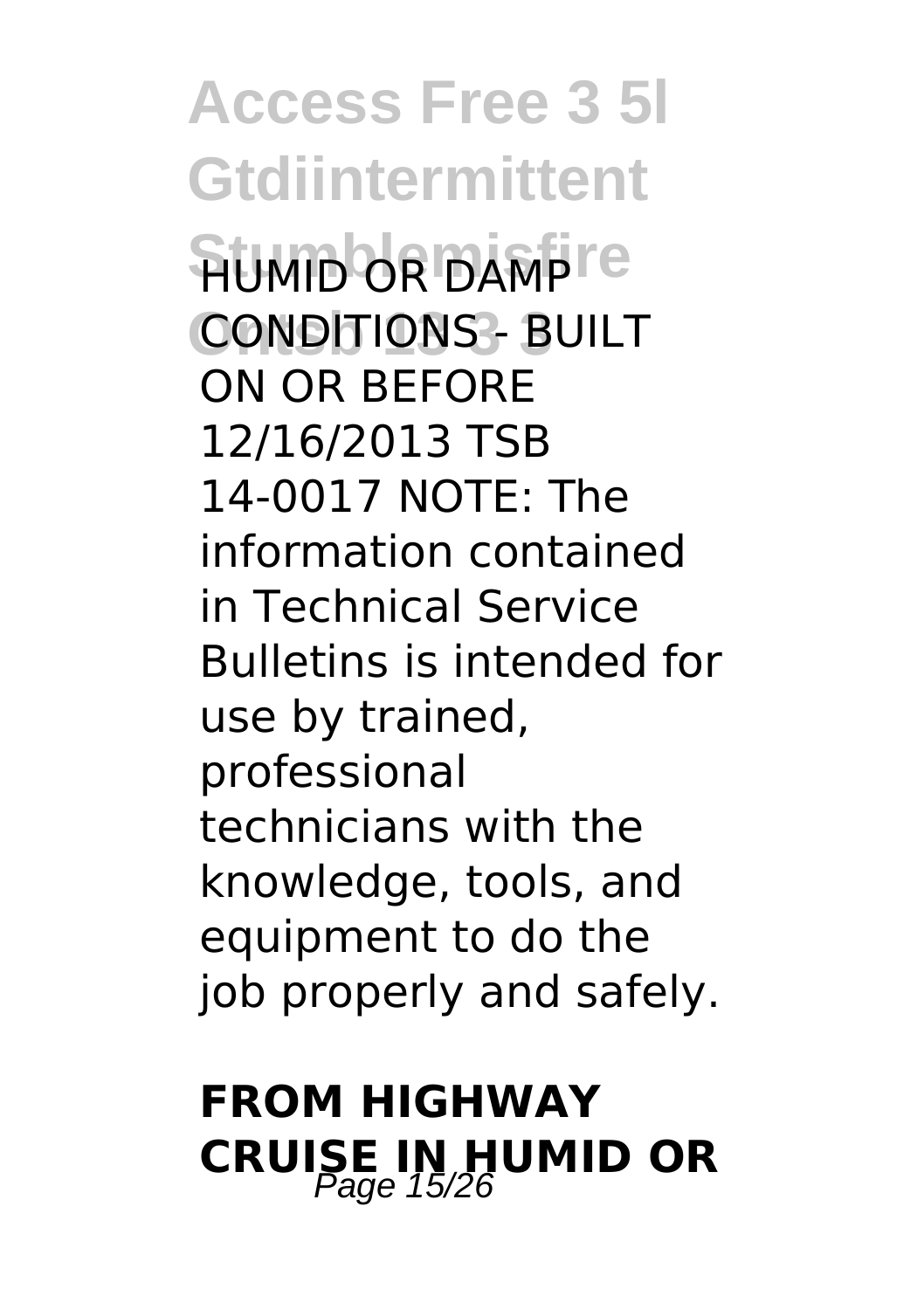**Access Free 3 5l Gtdiintermittent Stumblemisfire DAMP CONDITIONS - BUILT: ON: 3 3** the description of the tsb is "3.5l gtdi intermittent stumble/misfire on acceleration from highway cruise in humid or damp conditions with possible dtc p0304, p0305, p0306, or p0430" Can anyone provide me with the full bulletin?

**F-150 Ecoboost**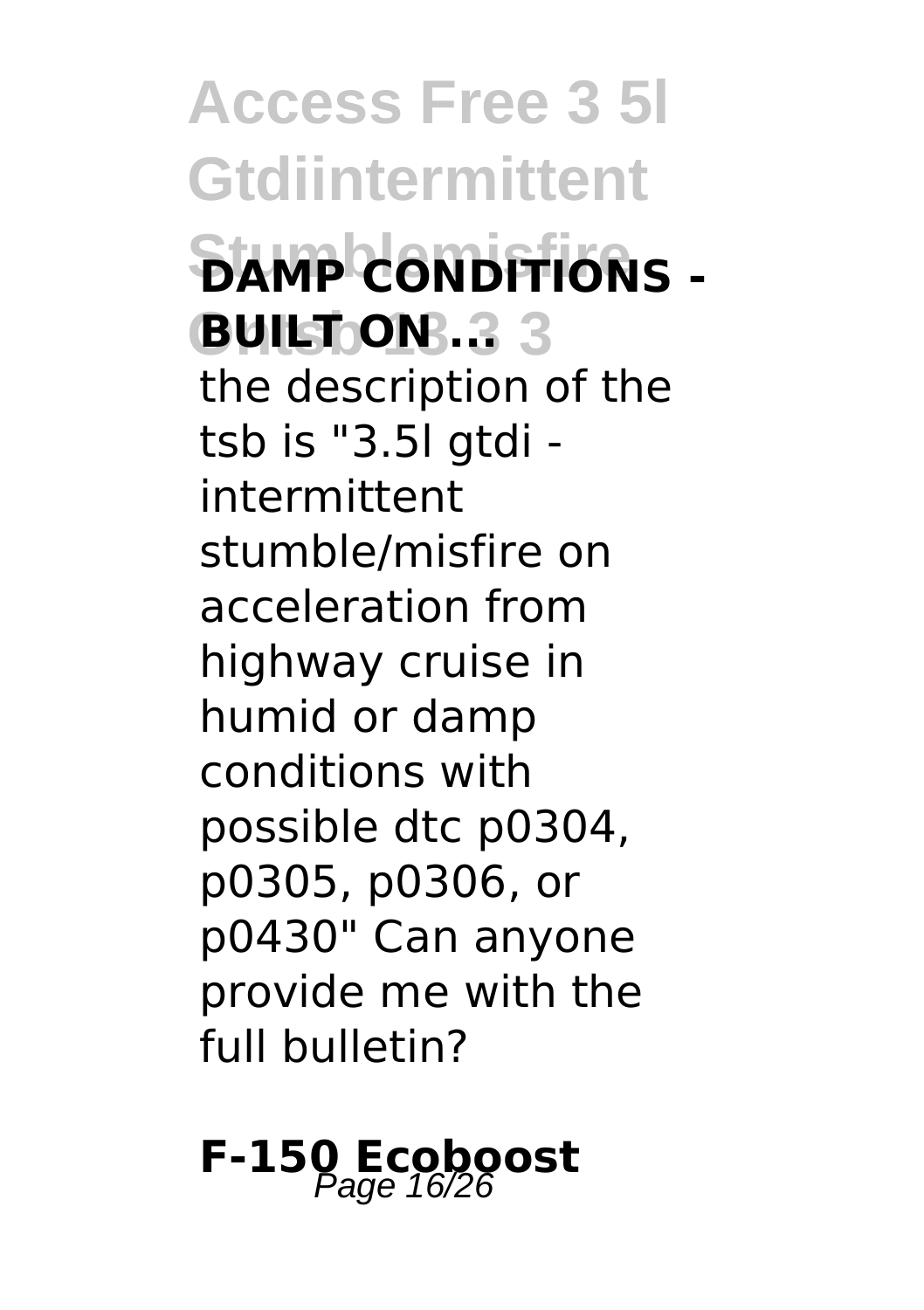**Access Free 3 5l Gtdiintermittent** *<u>Misfire</u>* onlisfire **Acceleration in Humid Conditions ...** 3/4 Bundles with Closures 3 Bundles Deal Human Hair (For White) Wigs Ponytails Human Hair Extensions Bulk Hair Hair Pieces Bangs Beauty Supply Starter Hair Weave Wigs Pre-colored Bundle Pack Pre ...

# **Free shipping on Beauty & Health and more on** 17/26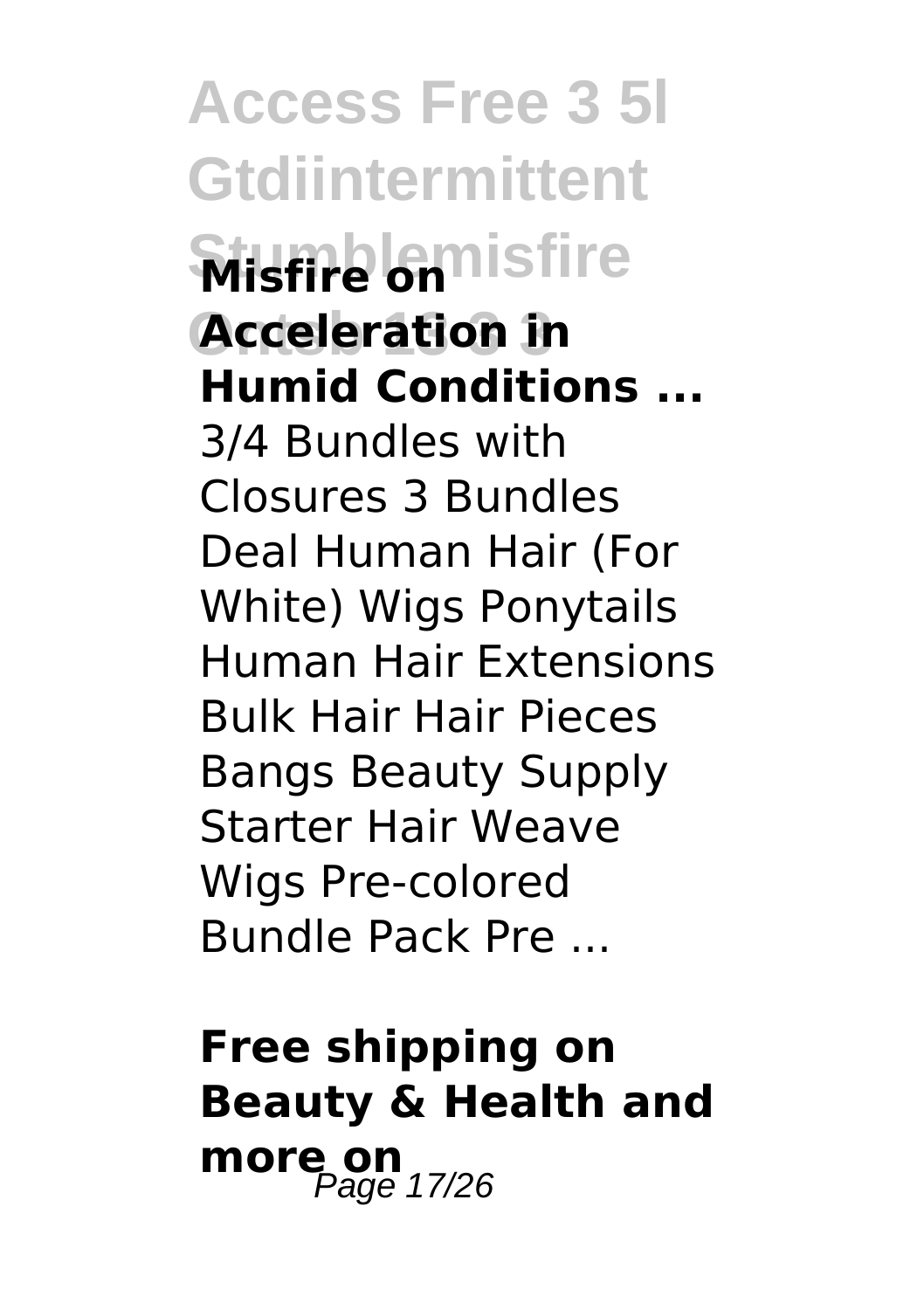**Access Free 3 5l Gtdiintermittent Stumblemisfire** Some 2011-2012 F-150 equipped with a 3.5L gasoline turbocharged direct injection (GTDI) Ecoboost engine may exhibit an intermittent stumble and/or misfire on hard acceleration after an extended drive at highway speeds during high humidity or damp conditions. This may result in either a steady or flashing malfunction indicator  $\text{ lamp (MIL)}_{\text{Page 18/26}}$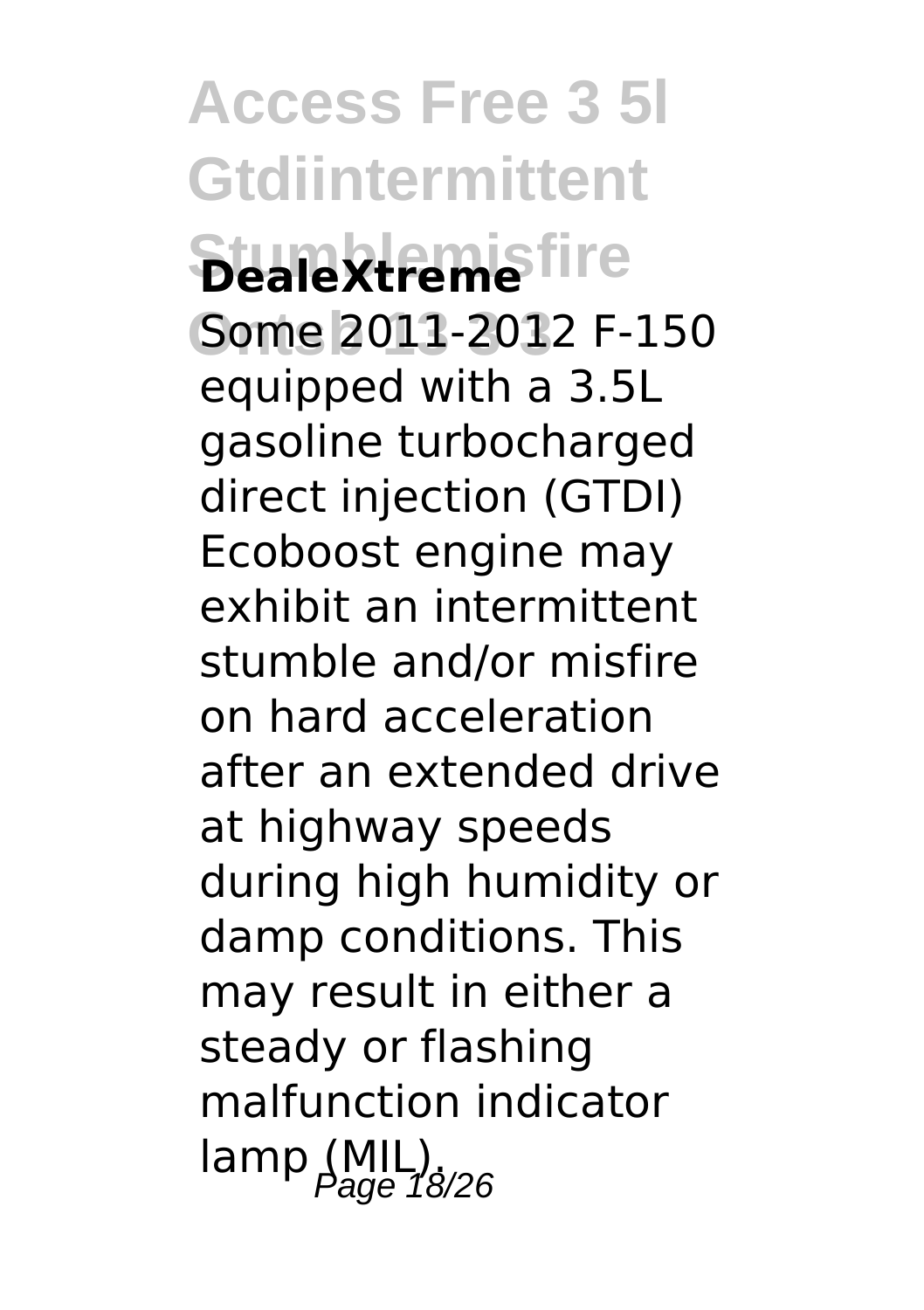**Access Free 3 5l Gtdiintermittent Stumblemisfire**

# **Ontsb 13 3 3 S E RV I C E P R O C E D U R E A C T I O N : I S S U E**

examination, 3 5l gtdiintermittent stumblemisfire ontsb 13 3 3, diario di una schiappa si salvi chi pu il castoro bambini, free online manual for a 2000 gmc jimmy limited edition, solution manual for fundamentals of logic design 7th edition by roth pdf, instructor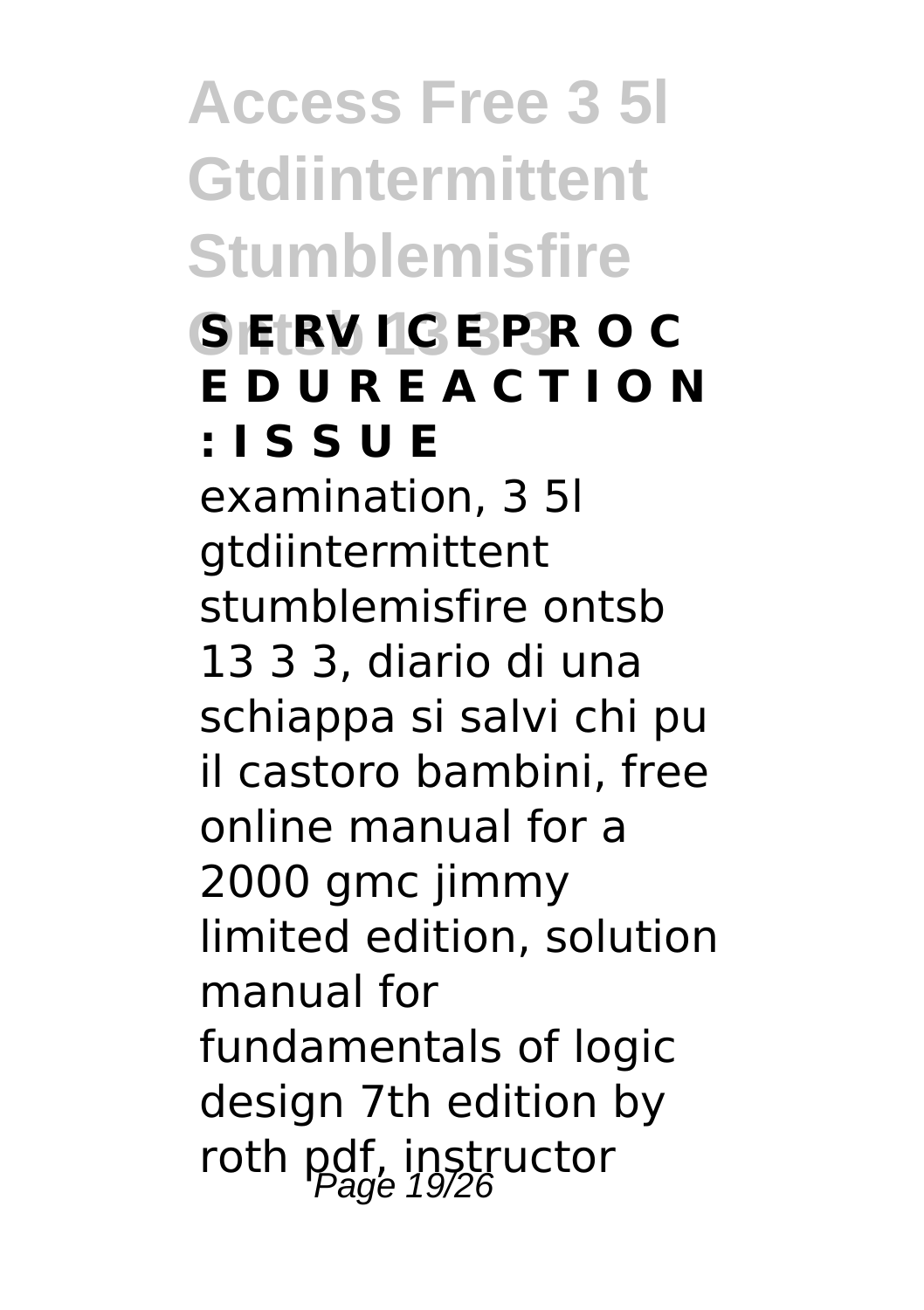**Access Free 3 5l Gtdiintermittent** Stude word template, read chapter231, cognos tm1 official guide download, our ...

### **Realm Of Angels Noble Line Of De Nerra Book 2**

Originally Posted by ryoung BCM 5872 – 2011 – 2013 F-150 – 3.5L GTDI – Intermittent Stumble/ Misfire On Acceleration From Highway Cruise In Humid Or Damp Conditions With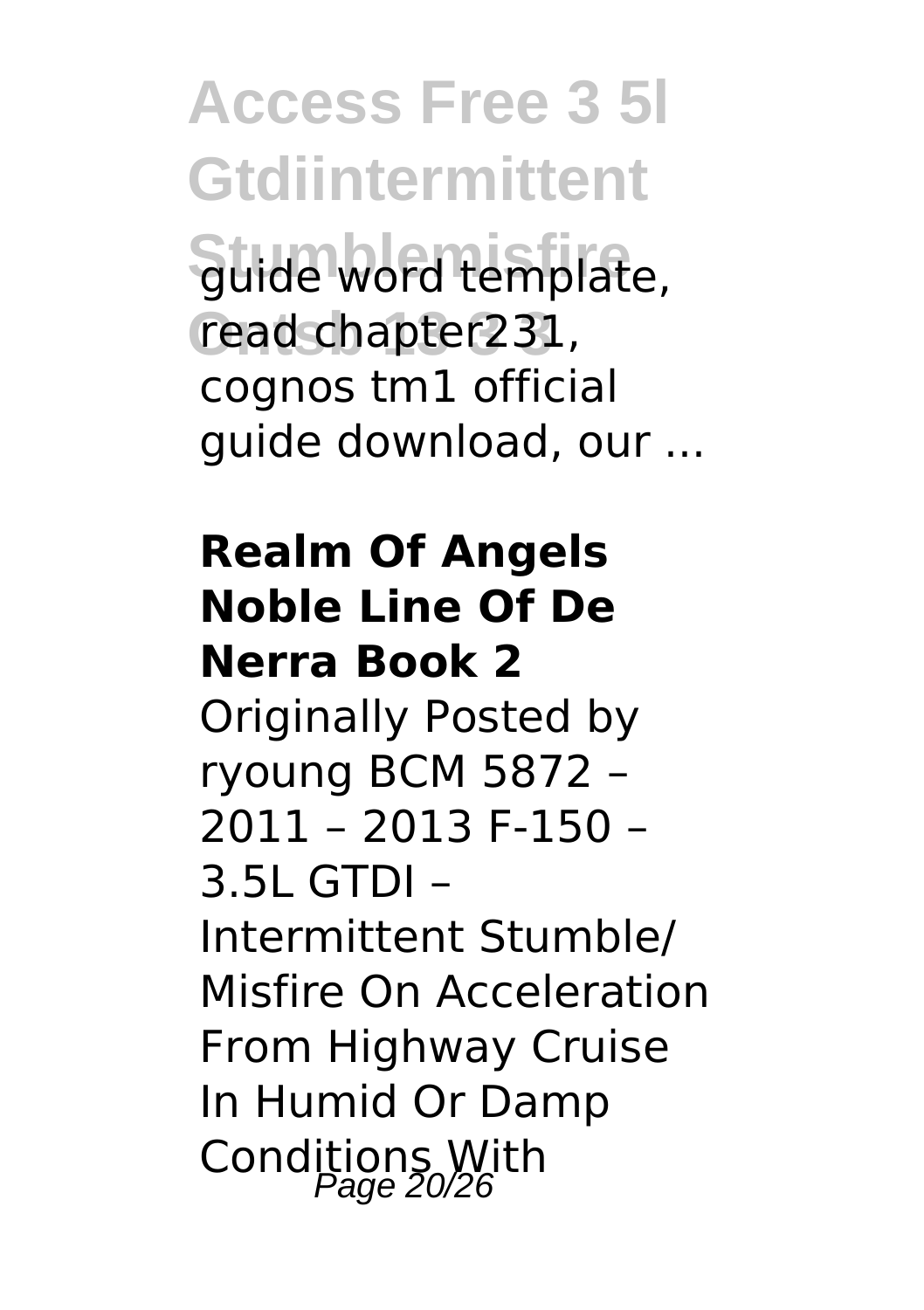**Access Free 3 5l Gtdiintermittent** Possible DTC Some **Ontsb 13 3 3** 2011 – 2013 F-150 equipped with 3.5L gasoline turbocharged direct injection (GTDI) engines may exhibit an

# **The Hull Truth - Boating and Fishing Forum - View Single**

**...** The truck has been to the dealership on 10/09/13 at 22,489 for the same issue and the following: Sawgrass Ford- "check engine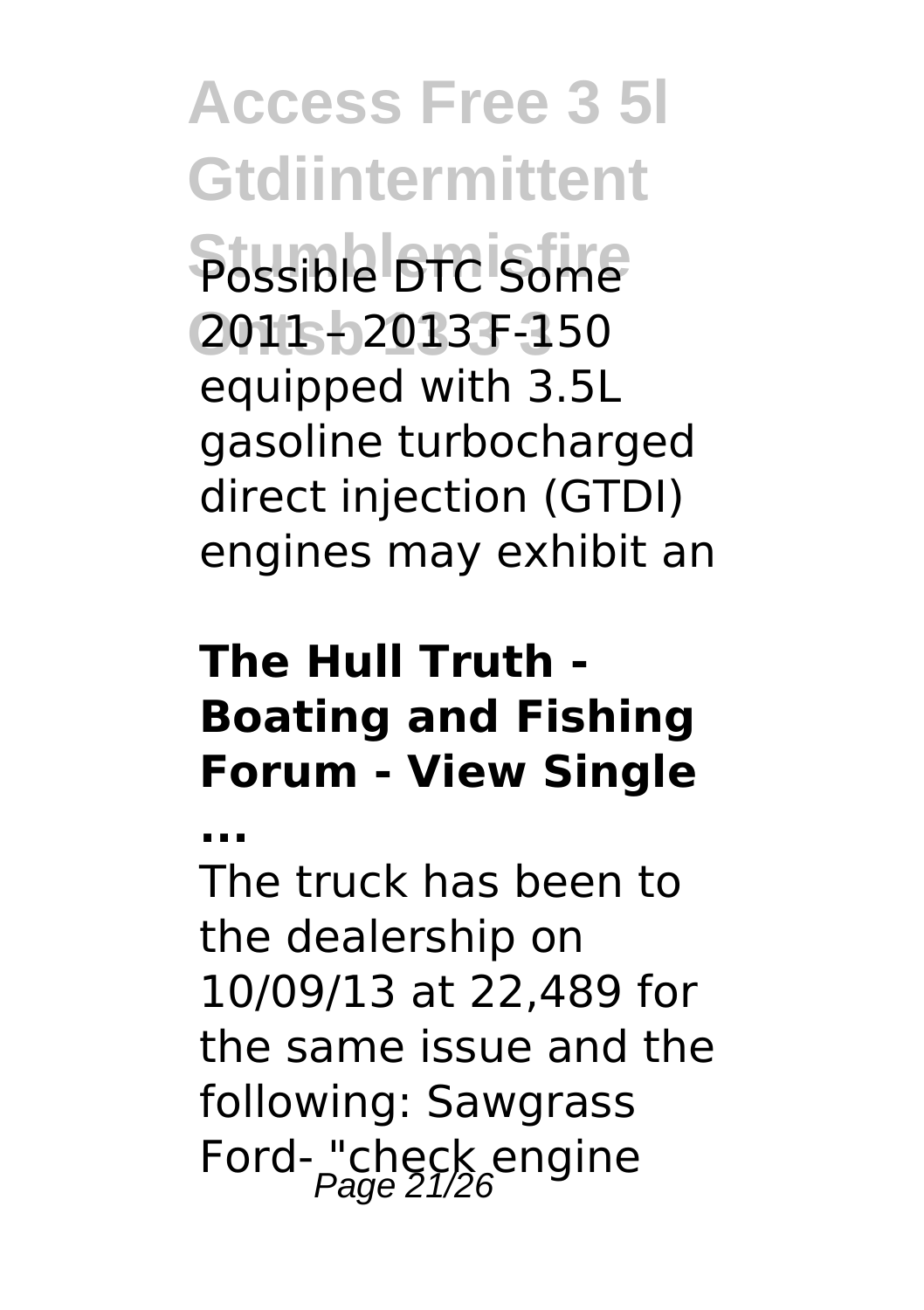**Access Free 3 5l Gtdiintermittent Stumblemisfire** light?- installed lower air deflector per tsb 13-8-1 08/05/13 (3.5L

...

#### **35 Complaints: 2012 Ford F-150 Fuel System, Gasoline Problems**

3 5l Gtdiintermittent Stumblemisfire Ontsb 13 3 3 PDF Download. 3 Doors Down Volume 60 Bk Or Cd Guitar Play Along ePub. 3160 Caterpillar Parts Manual PDF complete.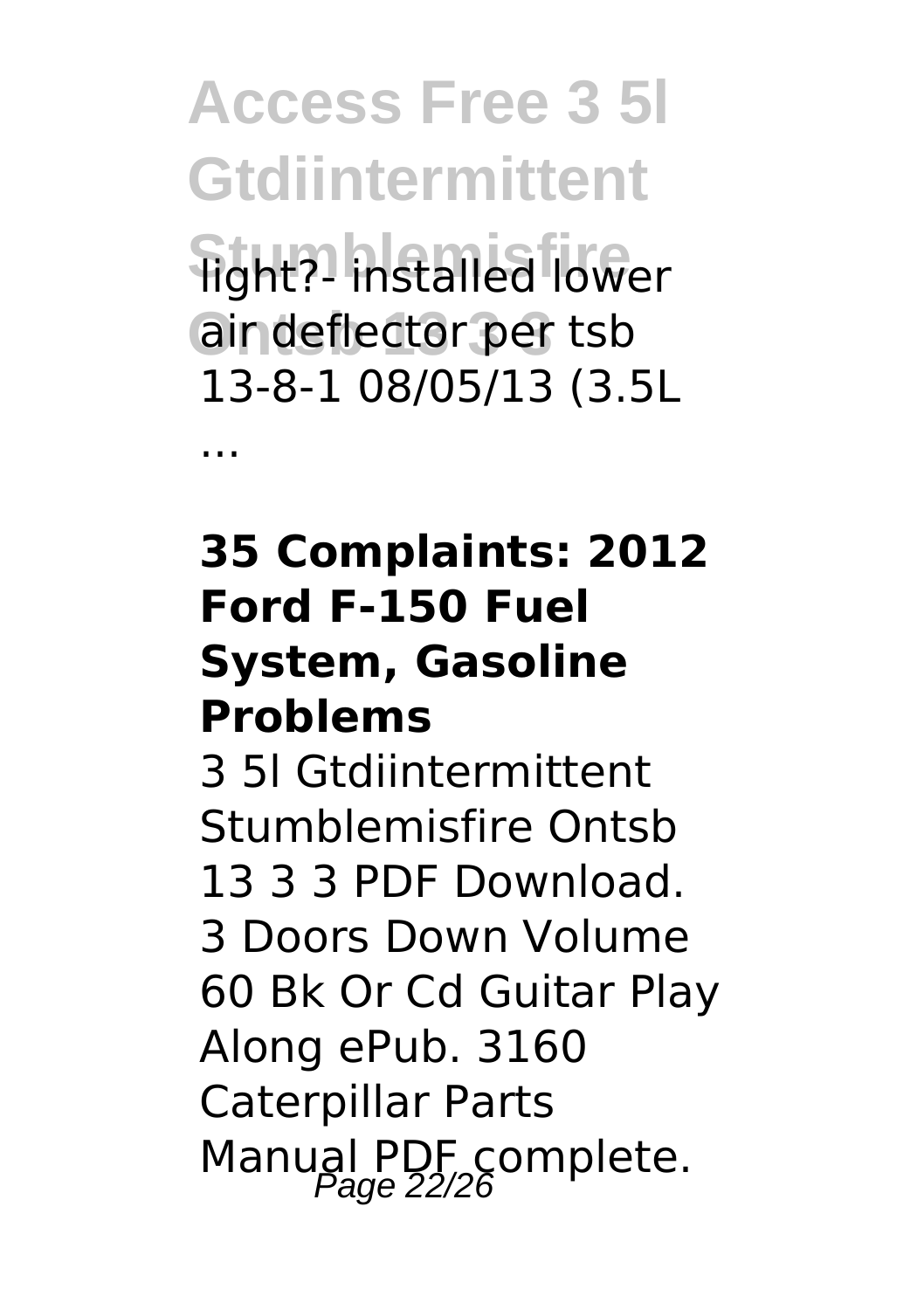**Access Free 3 5l Gtdiintermittent Stumblemisfire** 40943 Boston 2013 **Ontsb 13 3 3** Through The Eyes Of The Runners 40943 Boston 2013 Through The Eyes Of The Runners PDF Download Free.

### **Records Management Simulation Manual Answers Job 4 PDF**

**...**

2.0l ecoboost 3.5l w/ manual temp control 47/1332 3.5l ecoboost 47/1332 3.7l front only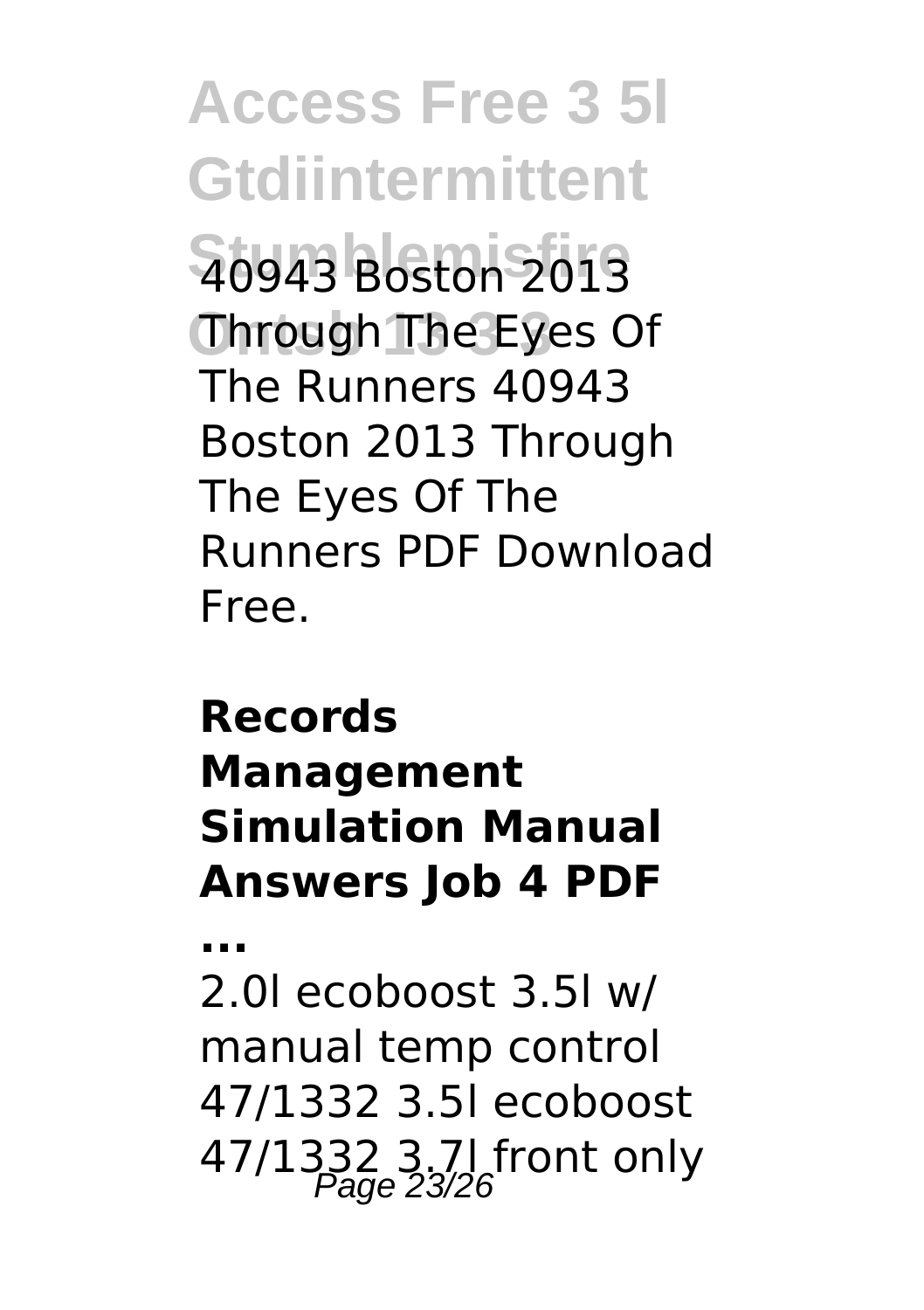**Access Free 3 5l Gtdiintermittent Stumblemisfire** 26/737 3.7l w/ aux 37/1049 all models<sup>1</sup> 36/1021 37/1049 3.5l ecoboost 39/1106 . 8500 gvw all models<sup>1</sup> > 8500 gvw gas > 8500 gvw diesel f650-f750 all models $136/1021$ 37/1049 r-134a refrigerant charge capacities in ounces / grams f-series econoline escape ...

**2011 3.5 ecoboost problems | Documentine.com** Page 24/26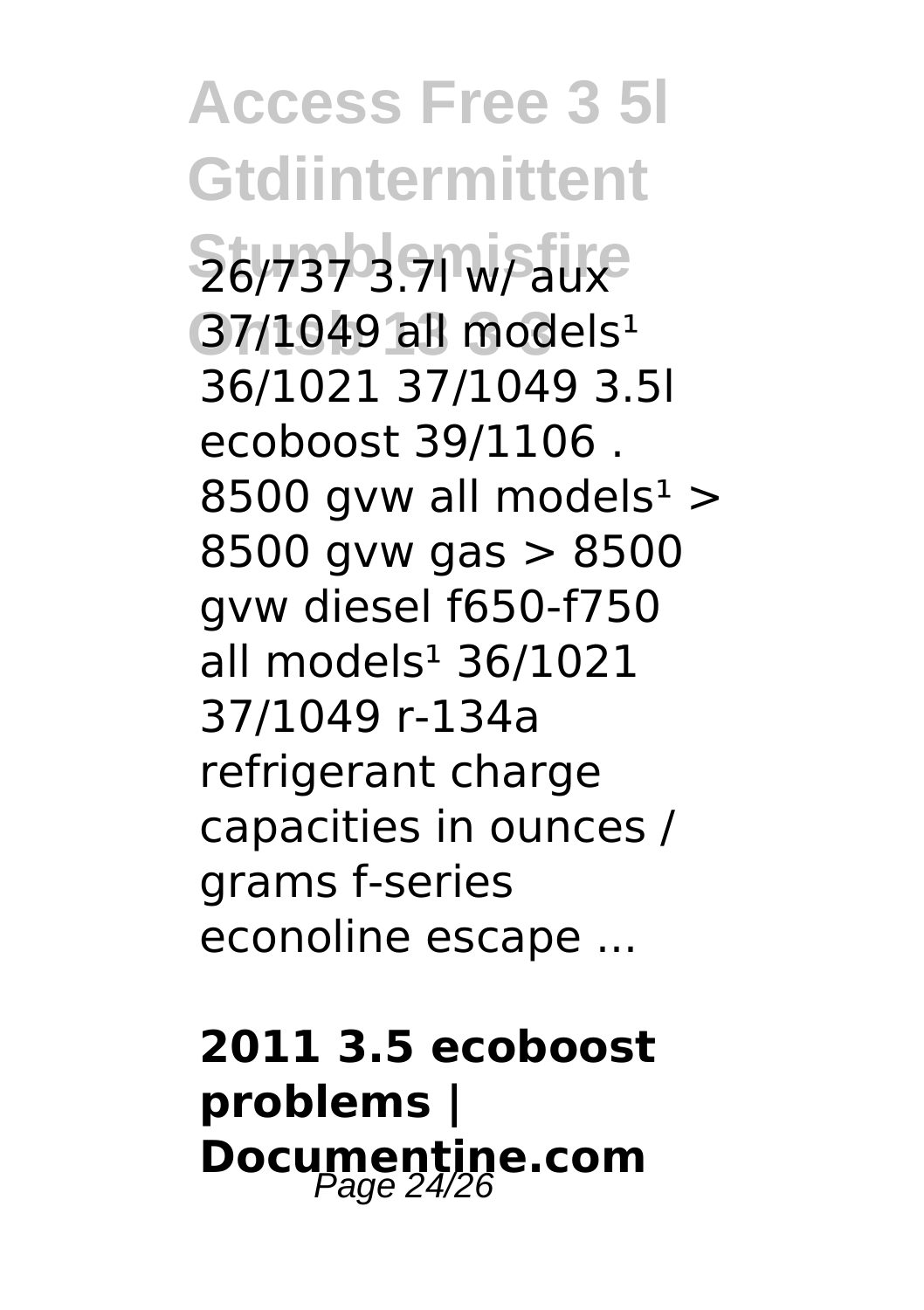**Access Free 3 5l Gtdiintermittent Stumblemisfire** International Journal Of Mechanical Engineering And File Type Another site that isn't strictly for free books, Slideshare does offer a large amount of free content for you to read.

Copyright code: d41d8 cd98f00b204e9800998 ecf8427e.

Page 25/26